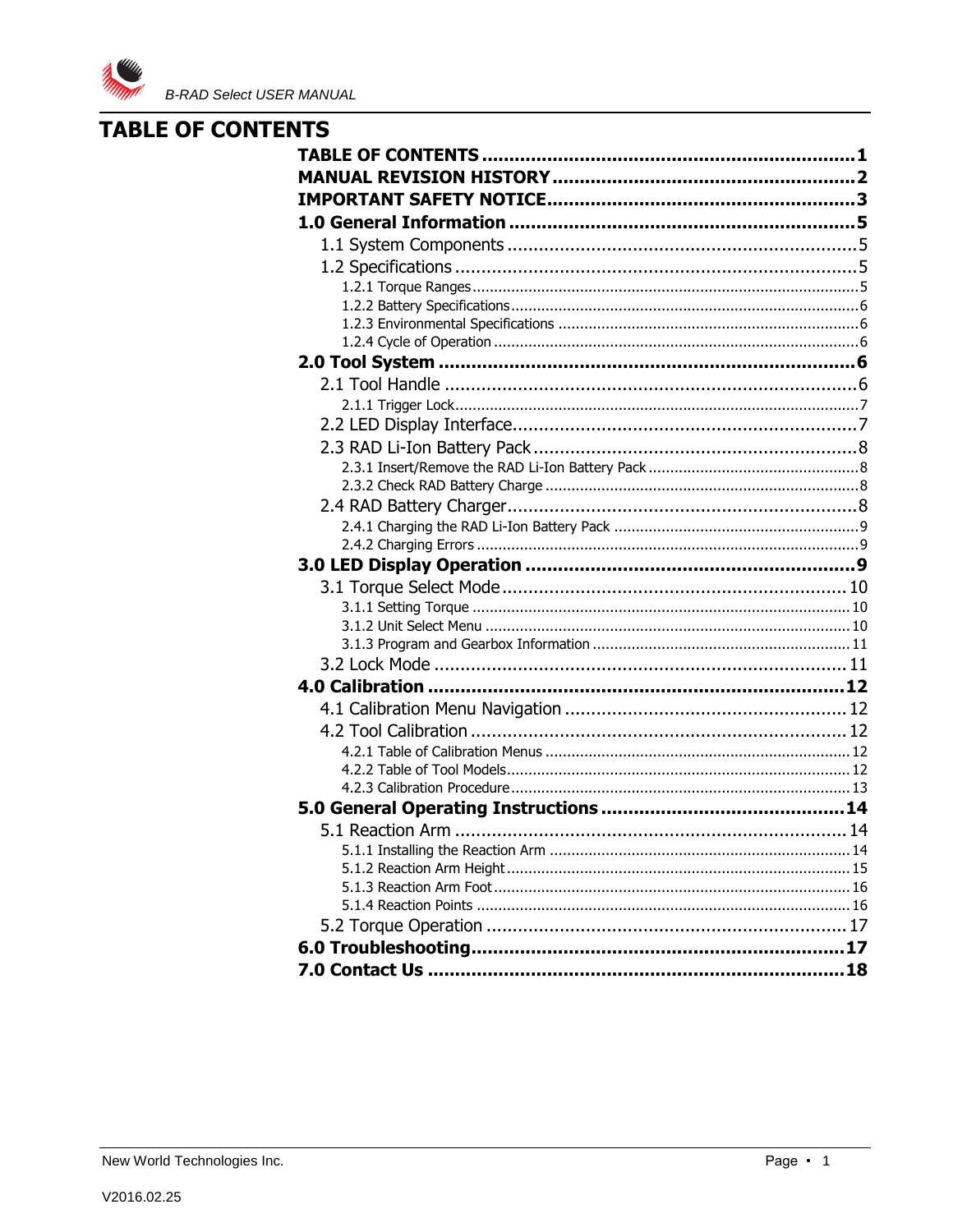

# <span id="page-1-0"></span>**MANUAL REVISION HISTORY**

Revision 2014.07.03:

- Initial Manual Release

Revision 2014.12.17:

- Updated Hardware – Handle

Revision 2015.11.03:

- B-RAD Select Upgrade

Revision 2016.02.12:

- Update Firmware Release 2.07.02 Revision 2016.02.25:
	- Update Firmware Release 2.08.01
	- Added 3000-2/4000-2 Tool Model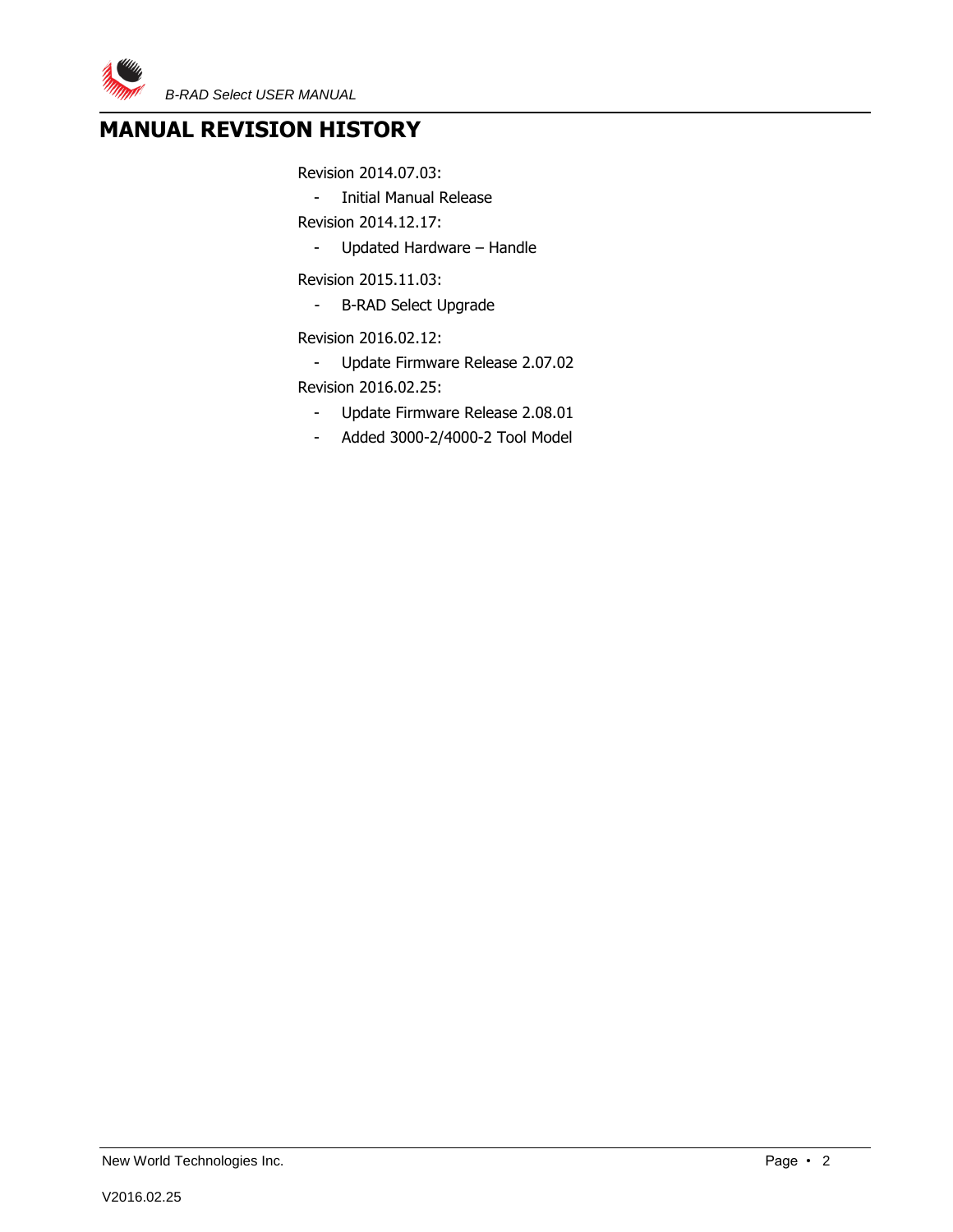

# <span id="page-2-0"></span>**IMPORTANT SAFETY NOTICE**





**WARNING! READ ALL SAFETY WARNINGS AND ALL INSTRUCTIONS. FAILURE TO FOLLOW THE WARNINGS AND INSTRUCTIONS MAY RESULT IN ELECTRIC SHOCK, FIRE, AND/OR SERIOUS INJURY.**

> **RAD TOOLS ARE SAFE AND RELIABLE. NOT FOLLOWING PRECAUTIONS AND INSTRUCTIONS OUTLINED HERE CAN RESULT IN DAMAGE TO THE TOOL, AND INJURY TO THE OPERATOR AND FELLOW WORKERS.**

> **NEW WORLD TECHNOLOGIES INCORPORATED IS NOT RESPONSIBLE FOR ANY SUCH INJURY.**

#### **B-RAD Select Tool System Safety**

The intended use of the B-RAD Tool System is for commercial and industrial bolting applications.

Do not operate the B-RAD Tool System before reading and understanding this user manual and noting the Safety Notices displayed on the B-RAD Select Tool System and throughout this manual.

Only qualified personnel with training in the safe operation of torque tooling and the B-RAD Tool System should attempt the installation, operation and diagnosis of the B-RAD Tool System.

The B-RAD Tool System is connected to high-current power and consists of external rotating parts. Improper training and use can cause serious or fatal injury.

Do not disassemble or attempt to repair the B-RAD Tool System; doing so will void warranty. If breakdown, malfunction or damage occurs and the B-RAD Tool System fails to operate correctly, contact New World Technologies Inc. Technical Support (refer to Section 7.0 – Contact Us).

The B-RAD Tool System should only be used if environmental storage and operation specifications have been met. Refer to Section 1.2.3 – Environmental Specifications.

Do not operate the B-RAD Tool System in explosive atmospheres, including, but not limited to, the presence of flammable liquids, gases or dust. The B-RAD Tool System creates sparks which could ignite these substances.

Do not expose the B-RAD Tool System to wet conditions. Water in the B-RAD Tool System will cause damage to the tool and increase the risk of electric shock.

After long durations of use, the B-RAD Tool System will become hot. It is recommended to use the tool in short intervals and allow for cooling between uses to prevent injury to the operator or damage to the B-RAD Tool System.

While operating the B-RAD Tool System, always wear safety goggles and keep all body parts clear of moving parts and the reaction arm contact point.

Never exceed the Maximum Torque of the B-RAD Tool System. Failure to comply will result in void warranty.

The B-RAD Tool System has been calibrated by a qualified Calibration Technician; calibration must be done by a qualified Calibration Technician. Improper calibration can cause damage to the tool and joint.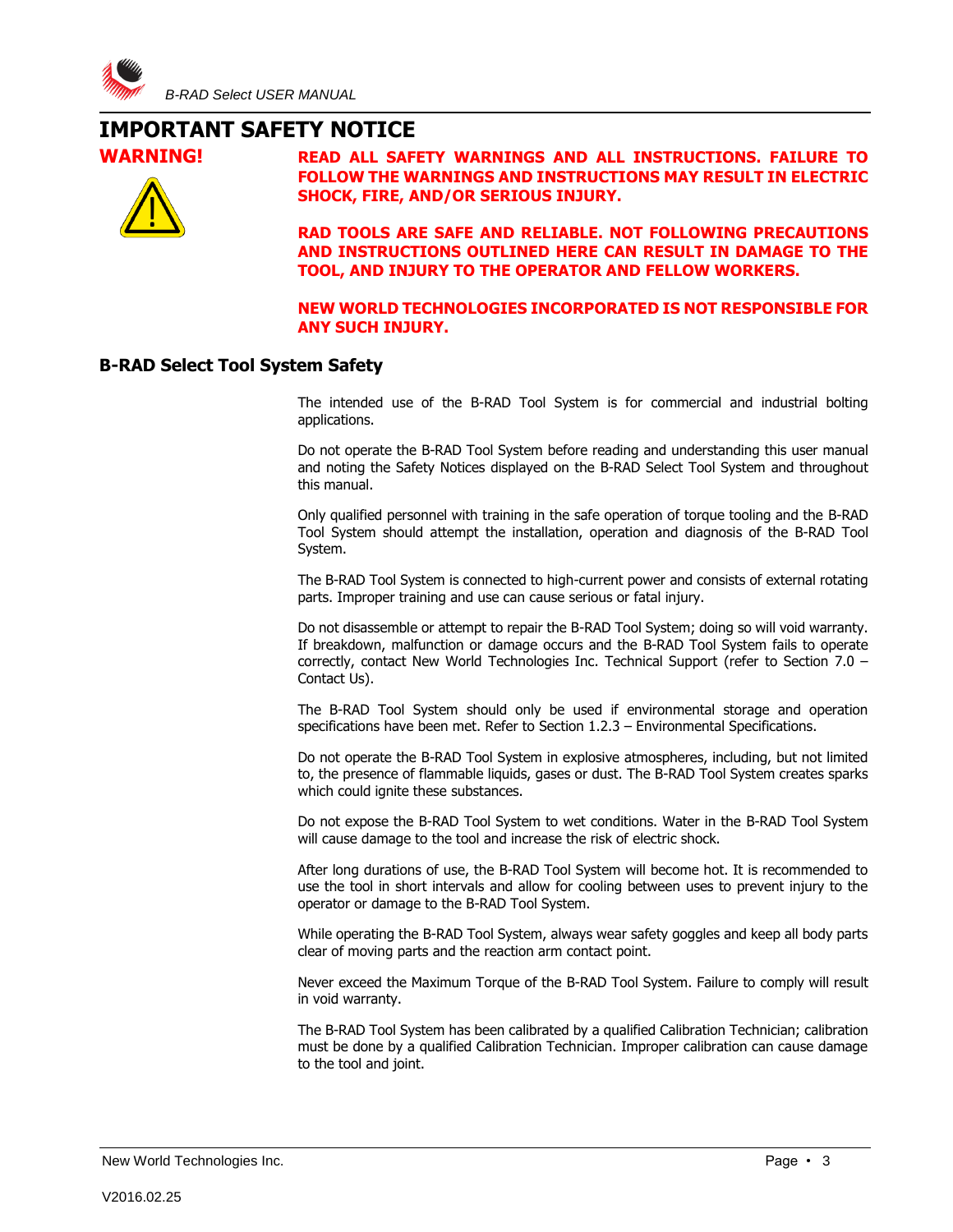#### **RAD Li-Ion Battery Pack Safety**

Only use the RAD Li-Ion Battery Pack with the B-RAD Tool System. The use of other batteries with the B-RAD Tool System will cause damage to the tool.

The RAD Li-Ion Battery Pack should only be charged on the RAD Battery Charger. If an incompatible charger is used, damage to the RAD Battery will occur.

Keep the RAD Li-Ion Battery Pack away from any metal objects. If the battery terminals are connected by a metal object, the battery will short and will cause damage to the battery and injury to the operator.

Do not expose the RAD Li-Ion Battery Pack to wet conditions. This will cause damage to the RAD Battery and increase the risk of electric shock.

Do not use faulty or deformed RAD Batteries. Do not attempt to open the RAD Battery. Do not short circuit the RAD Battery. Failure to comply will cause damage to the RAD Battery and injury to the operator.

If liquid is ejected from the RAD Battery, avoid contact. If contact with skin occurs, immediately flush with water. If contact with eyes occurs, immediately flush with water and seek medical aid. Liquid from the RAD Battery may cause irritation and/or burns.

RAD Li-Ion Battery Packs cannot be disposed of with regular waste. Return RAD Batteries to your RAD Distributor.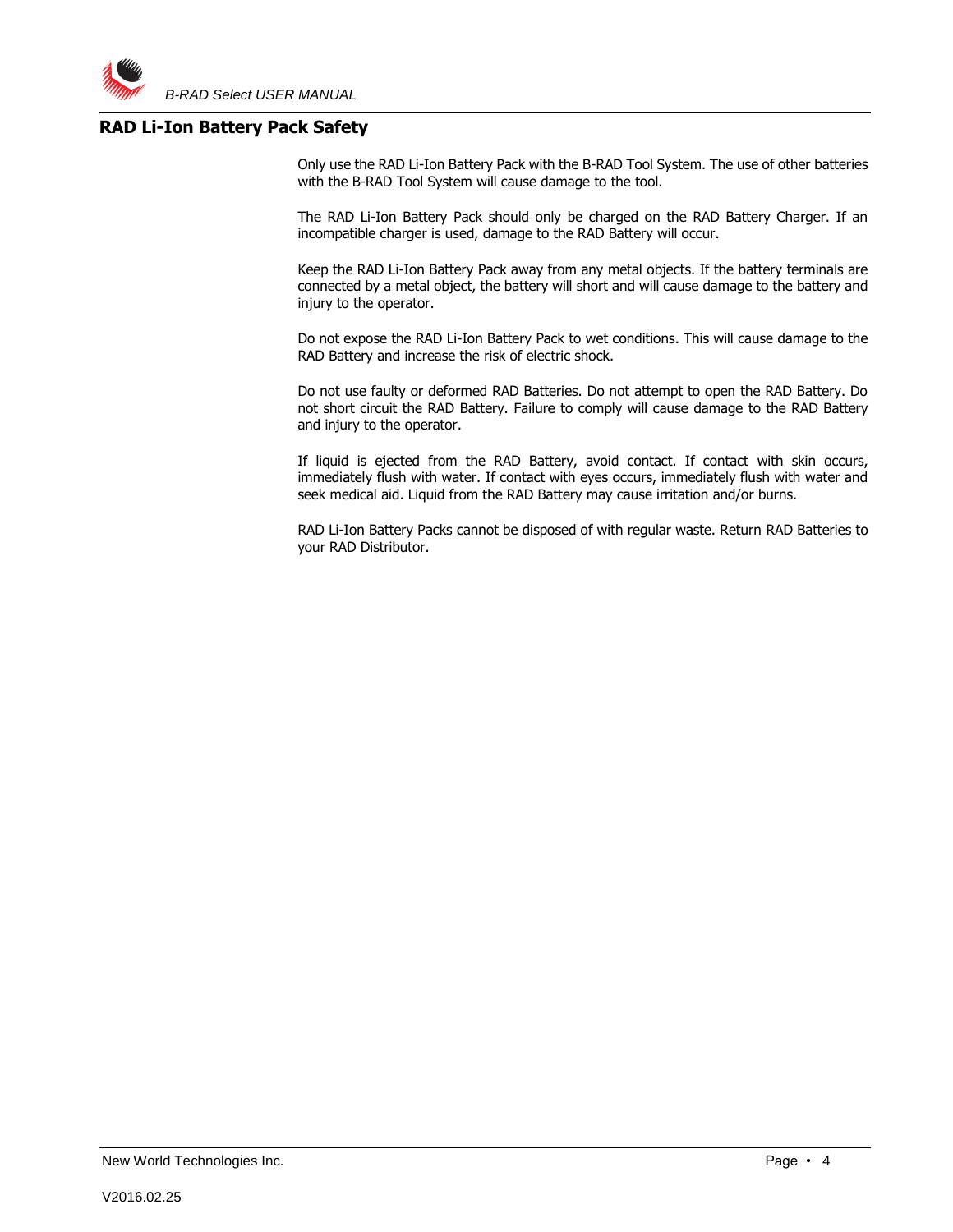

# <span id="page-4-0"></span>**1.0 General Information**

# <span id="page-4-1"></span>**1.1 System Components**

The B-RAD Select Tool System is shipped from New World Technologies Inc. in a case with the following parts:

- B-RAD Select Tool (Figure 1.1-1)
- Two RAD Li-Ion Battery Packs (Figure 1.1-2)
- RAD Battery Charger (Figure 1.1-3)
- Standard Reaction Arm and Snap Ring (Figure 1.1-4)
- Calibration Certificate
- User Manual







Figure 1.1-3: RAD Battery Charger Figure 1.1-4: Standard Reaction Arm

**Note:** Some distributors may ship additional parts along with the B-RAD Select Tool System.

# <span id="page-4-2"></span>**1.2 Specifications**

## <span id="page-4-3"></span>**1.2.1 Torque Ranges**

The following table outlines the torque ranges, in Foot-Pounds and Newton-Meters, of each B-RAD Select Tool System:

| Imperial                   |               |    | Metric              |             |
|----------------------------|---------------|----|---------------------|-------------|
| B-RAD Select 500           | 125-500 FtLb  |    | B-RAD Select 700    | 170-700 Nm  |
| B-RAD Select 500-2         |               | or | B-RAD Select 700-2  |             |
| B-RAD Select 1000          | 200-1000 FtLb |    | B-RAD Select 1400   | 300-1400 Nm |
| B-RAD Select 1000-2        |               | or | B-RAD Select 1400-2 |             |
| B-RAD Select 1500          | 300-1500 FtLb |    | B-RAD Select 2000   | 400-2000 Nm |
| B-RAD Select 1500-2        |               | or | B-RAD Select 2000-2 |             |
| B-RAD Select 3000          | 600-3000 FtLb |    | B-RAD Select 4000   | 800-4000 Nm |
| B-RAD Select 3000-2        |               | or | B-RAD Select 4000-2 |             |
| Table 4.0.4. Tanana Dawson |               |    |                     |             |

Table 1.2.1: Torque Ranges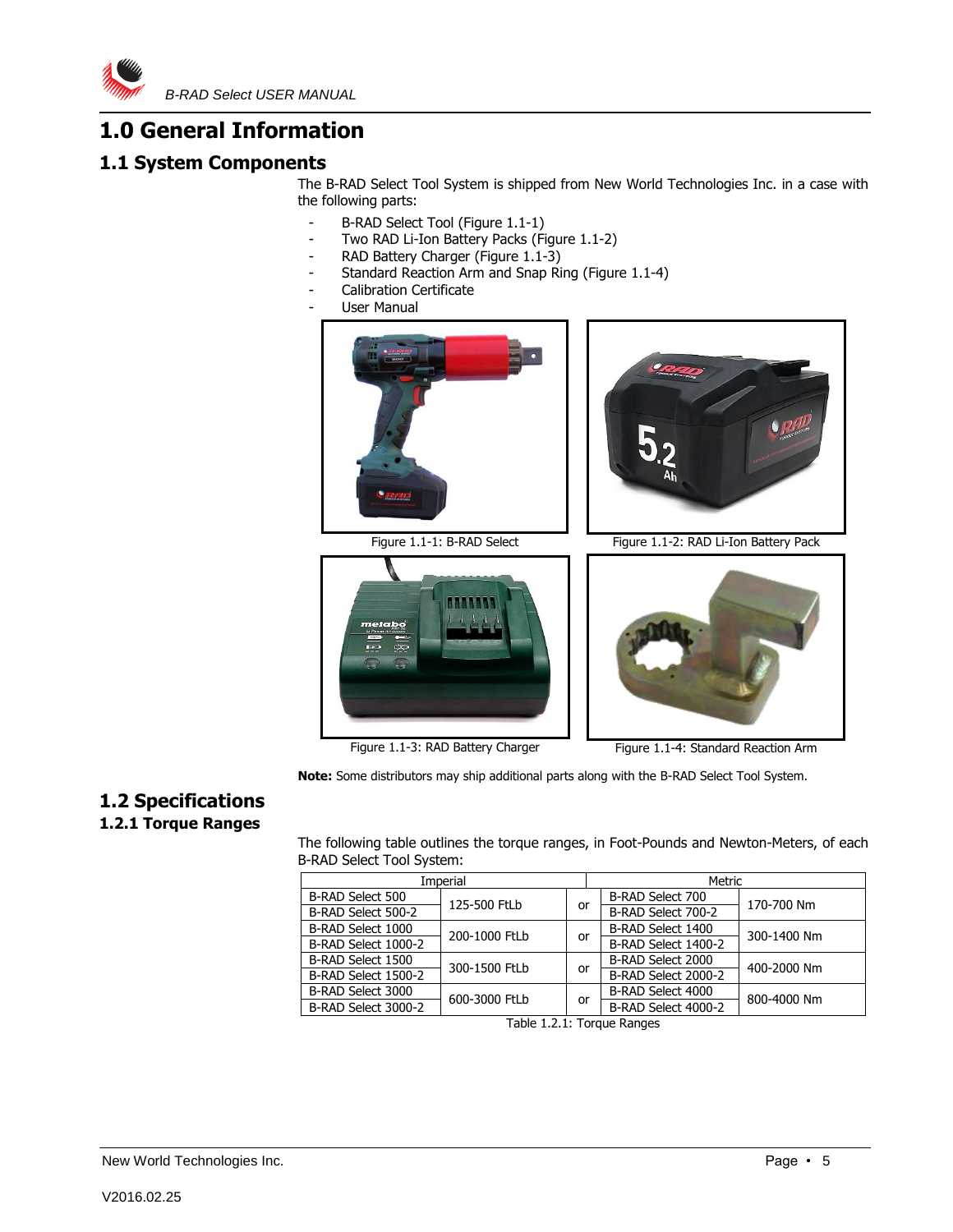

#### <span id="page-5-0"></span>**1.2.2 Battery Specifications**

Ensure that all Battery Specifications are followed when utilizing the B-RAD Tool System.

| <b>Battery Output</b>         |           |                |
|-------------------------------|-----------|----------------|
|                               | Voltage   | 18 VDC         |
|                               | Current   | 30 A           |
| <b>Charge Time</b>            |           | 60 minutes     |
| <b>Charger Voltage</b>        |           |                |
|                               | Input     | <b>115 VAC</b> |
|                               | Output    | $12 - 18$ VDC  |
| <b>Charger Output Current</b> |           | 2.5A           |
|                               | _ _ _ _ _ | $\sim$         |

Table 1.2.2: Battery Specifications

#### <span id="page-5-1"></span>**1.2.3 Environmental Specifications**

**CAUTION!** Only operate the B-RAD Tool System if the following environmental storage and operation specifications have been met.

| <b>Temperature Ranges</b>            | °С                                          | $^{\circ}$ $\blacksquare$ |
|--------------------------------------|---------------------------------------------|---------------------------|
| <b>Operating Temperature</b>         | $0 - 35$                                    | $32 - 95$                 |
| Charging Temperature                 | $0 - 50$                                    | $32 - 122$                |
| Storage Temperature                  | $-25 - 70$                                  | $-13 - 158$               |
| Humidity                             | 10% to 90% non-condensing                   |                           |
| Shock                                | 10G according to DIN IEC 68-2-6/29          |                           |
| Vibration                            | 1G, 10-150Hz according to DIN IEC 68-2-6/29 |                           |
| <b>Required Operating Conditions</b> | Non explosive atmosphere<br>Drv location    |                           |

Table 1.2.3: Environmental Specifications

#### <span id="page-5-2"></span>**1.2.4 Cycle of Operation**

A Cycle of Operation or a Tool Cycle as used in this manual is defined as:

- 5 seconds forward
- 10 seconds rest and switch to reverse mode
- 5 seconds reverse mode
- 20 seconds rest and switch to forward mode

**Note:** An actual Torque Cycle may vary from the general definition above.

# <span id="page-5-3"></span>**2.0 Tool System**

The following sections give a visual and functional description of the Tool Handle, LED Display Interface, RAD Li-Ion Battery Pack and RAD Battery Charger.

## <span id="page-5-4"></span>**2.1 Tool Handle**

The B-RAD Select (Figure 2.1-1) is activated with a Trigger Switch. The Forward/Reverse Switch controls the direction of rotation. Torque values and tool information are displayed on the 4-digit LED display. Two buttons are used to enter the desired torque setting. The RAD Li-Ion Battery Pack is attached to the bottom of the Tool Handle.

- 1. Trigger Switch tool activation
- 2. Forward/Reverse Switch controls direction of rotation
- 3. LED Display and Up/Down Button Module
- 4. RAD Li-Ion Battery Pack refer to Section 2.3 RAD Li-Ion Battery Pack
- 5. Battery Release Button refer to Section 2.3.1 Insert/Remove the RAD Li-Ion Battery Pack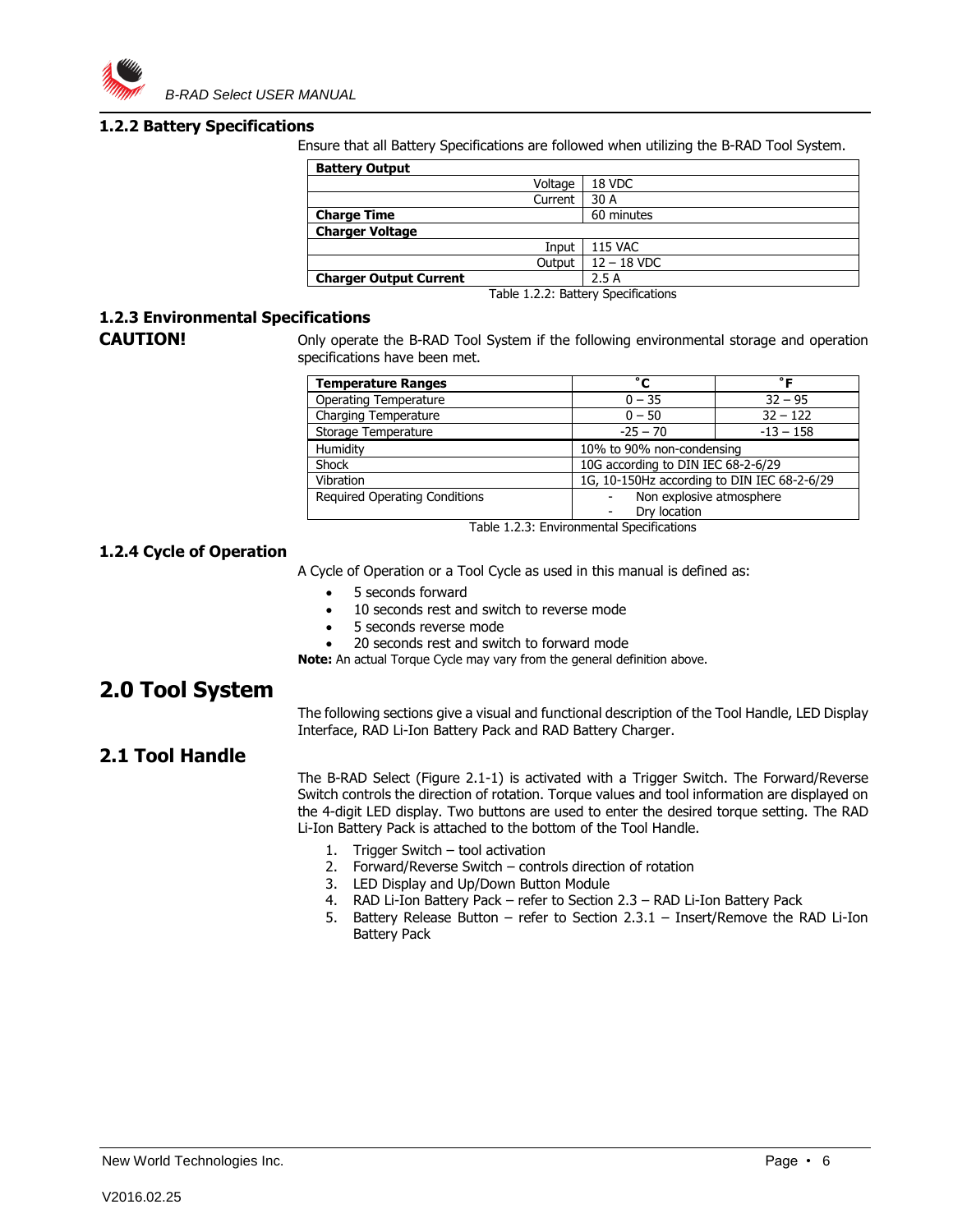



#### <span id="page-6-0"></span>**2.1.1 Trigger Lock**

Figure 2.1-1: B-RAD Select and LED Display

The Trigger Lock is useful while transporting or storing the B-RAD. The Trigger Lock disables the use of the On/Off Trigger, therefore disabling the tool. It is suggested that while the B-RAD is not in use, the Trigger Lock should be enabled.

To enable the Trigger Lock:

 Slide the Forward/Reverse Switch to the Centre Position (neither fully to the right nor fully to the left).

**Note:** The On/Off Trigger cannot be depressed.

To disable the Trigger Lock:

 Slide the Forward/Reverse Switch to the Forward Position or the Reverse Position. **Note:** The On/Off Trigger can be depressed.

### <span id="page-6-1"></span>**2.2 LED Display Interface**

The LED Display and Up/Down Button Interface is the user control module for the B-RAD Select Tool System (See Figure 2.2-1). The LED Display has 4 numeric digits, used to display torque values in Torque Select mode and the calibration menus in Calibration mode. The 2 Up/Down navigation buttons are used to increment and decrement numeric values, as well as enter and navigate the various menu systems in the module. The LED Display will light a small indicator LED near each button to confirm that a button is being pushed or held down.

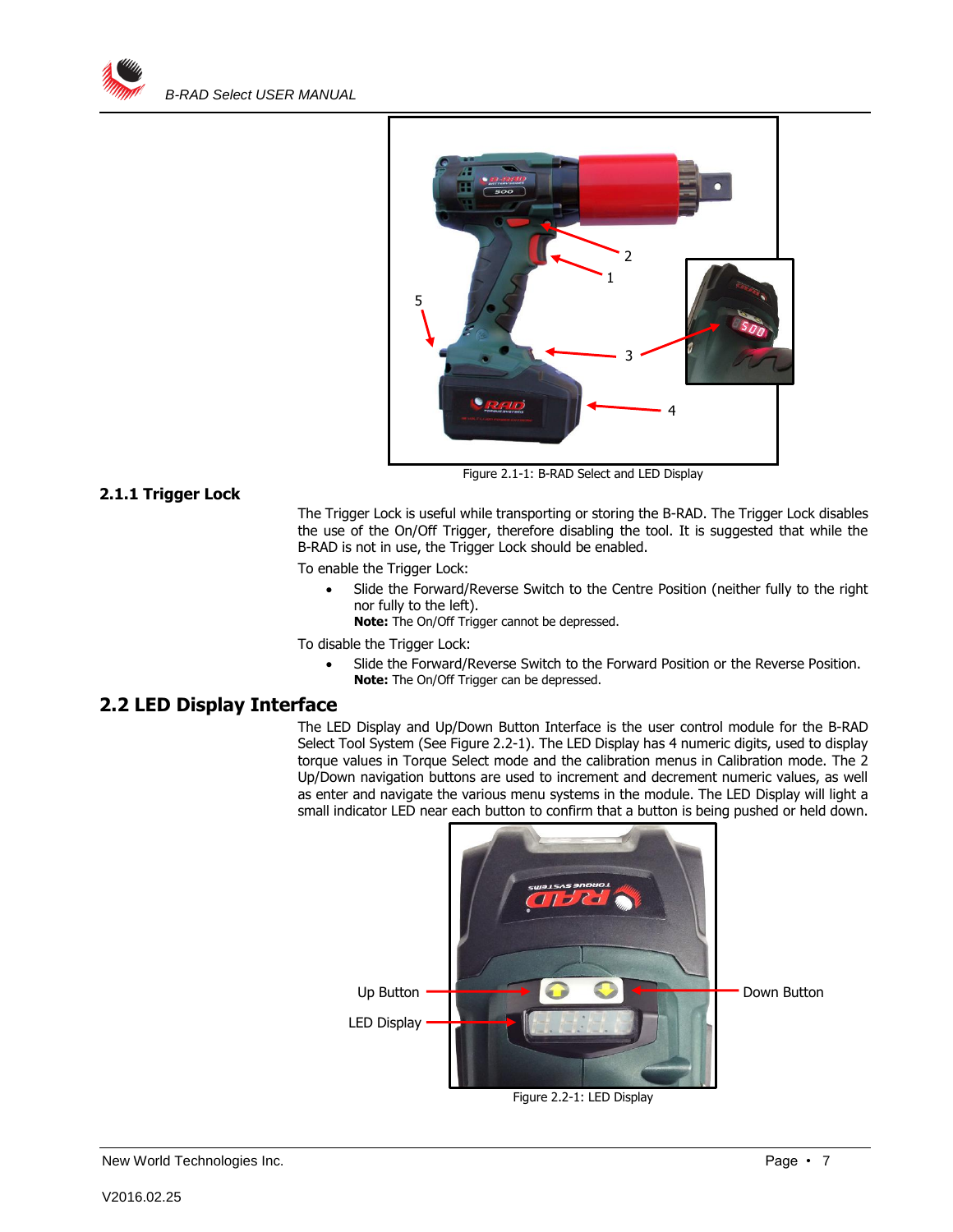## <span id="page-7-0"></span>**2.3 RAD Li-Ion Battery Pack**

**CAUTION!** Only use the RAD Li-Ion Battery Pack with the B-RAD Tool System. Using third-party batteries may damage the B-RAD Tool System.

**CAUTION!** Keep the RAD Li-Ion Battery Pack away from any metal objects. If the battery terminals are connected by a metal object, the battery will short and cause damage to the battery and injury to the operator.

> The RAD Li-Ion Battery Pack supplies power to the tool; for the B-RAD to perform best, ensure the RAD Battery is fully charged and in good condition before use. In optimal conditions, the RAD Battery should be capable of approximately 100 Torque Cycles at 50% of the Maximum Torque on a joint with a hardness of approximately 10 degrees.

> **Note:** The application torque, joint hardness, battery condition, age and operating temperature will affect the actual number of Torque Cycles per charge.

#### <span id="page-7-1"></span>**2.3.1 Insert/Remove the RAD Li-Ion Battery Pack**

To insert the RAD Battery:

- 1. Ensure the On/Off Trigger is in the Off Position (not depressed).
- 2. Align the RAD Battery with the bottom of the Tool Handle.
- 3. Slide the RAD Battery into place until it is fully seated. **Note:** A click will confirm that the RAD Battery is locked in place.
- 4. Check that the RAD Battery is locked in place by trying to slide it out of place.

To remove the RAD Battery:

- 1. Press and hold the Battery Release Button.
- 2. Slide the RAD Battery away from the Tool Handle.

#### <span id="page-7-2"></span>**2.3.2 Check RAD Battery Charge**

To check the RAD Battery Charge:

- 1. Press the "Charge" button on the RAD Battery (Figure 2.3.2-1).
	- **Result:** The Red or Green Bars will light up. If all the Bars are illuminated, the Battery is fully charged. If only one of the Bars are illuminated, the RAD Battery is discharged and needs charging (refer to Section 2.4.1 – Charging the RAD Li-Ion Battery Pack).



Figure 2.3.2-1: RAD Li-Ion Battery Pack

# <span id="page-7-3"></span>**2.4 RAD Battery Charger**

**CAUTION! The RAD Li-Ion Battery Pack should only be charged on the RAD Battery Charger.**  If an incompatible charger is used, damage to the RAD Battery will occur.

> The Charging Status Display (Figure 2.4-1) on the RAD Battery Charger is used to notify the operator when the RAD Battery is charging, when the charge is complete and if there is an error.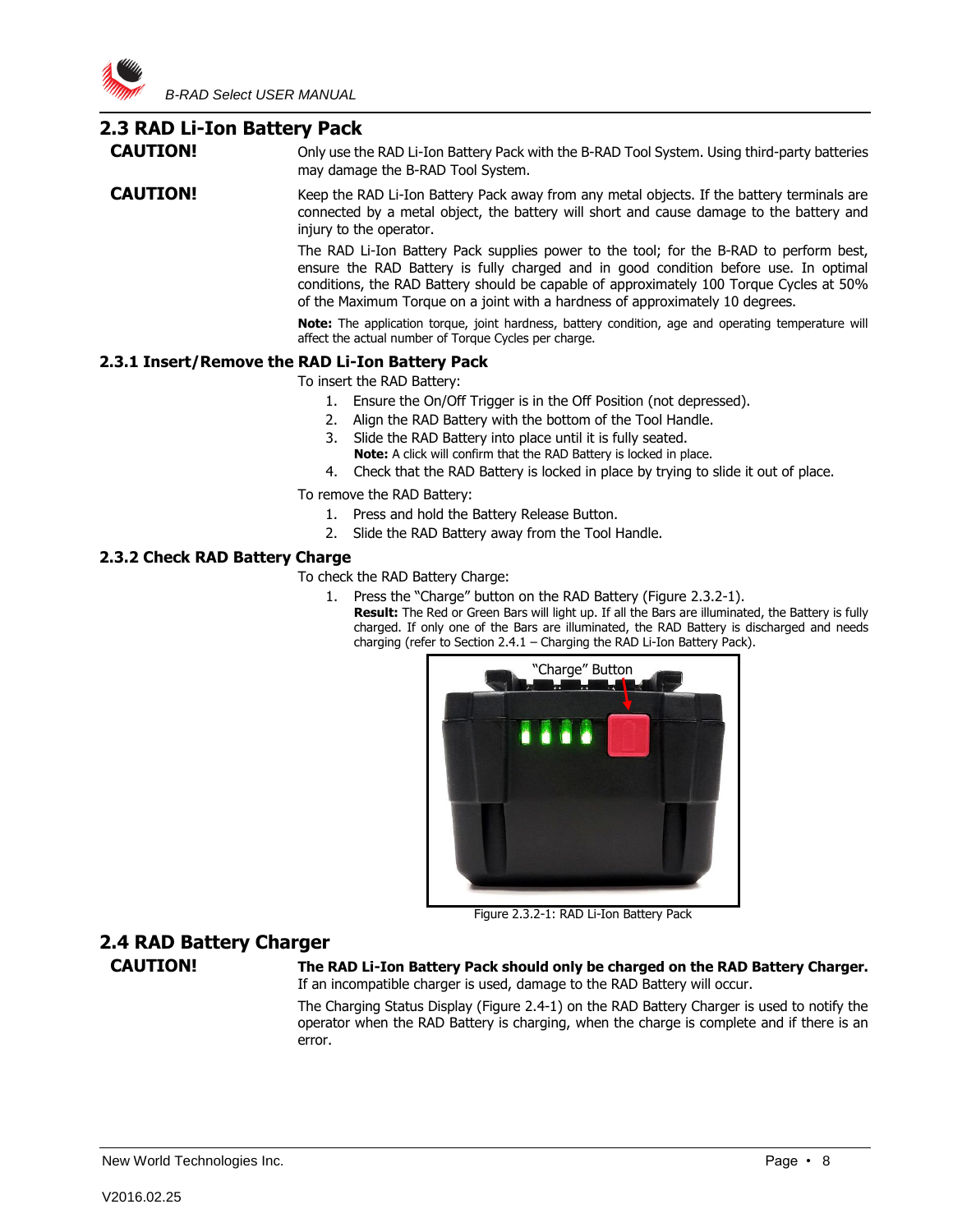



Figure 2.4-1: Charging Status Display

#### <span id="page-8-0"></span>**2.4.1 Charging the RAD Li-Ion Battery Pack**

**Note:** The temperature range for charging is 0°C to 50°C (32°F to 122°F).

To charge the RAD Battery:

- 1. Plug the RAD Battery Charger into the wall outlet. **Result:** The Red Warning Light will turn on for one second and then the Green Status Light will turn on for one second.
- 2. Align the RAD Battery with the RAD Battery Charger.
- 3. Slide the RAD Battery into place.
	- **Result:** The Green Status Light will flash while the RAD Battery is charging.

When the RAD Battery has been fully charged, the Green Status Light will stop flashing and stay illuminated. Until the RAD Battery is removed from the RAD Charger, the Charger will switch to conservation mode which will maintain the battery charge at maximum capacity.

To remove the RAD Battery:

- 1. Slide the RAD Battery away from the RAD Charger.
- 2. Check that the RAD Battery is fully charged (refer to Section 2.3.2 Check RAD Battery Charge).

#### <span id="page-8-1"></span>**2.4.2 Charging Errors**

#### The Red Warning Light is on:

The RAD Battery is not charging because its temperature is not within the required temperature range for charging. When the RAD Battery's temperature moves within the required range for charging, the Red Warning Light will turn off and charging will commence.

The Red Warning Light is flashing:

The RAD Battery may be placed incorrectly on the RAD Battery Charger. Remove the RAD Battery and replace it correctly on the RAD Battery Charger. If the Red Warning Light continues to flash, the RAD Battery is defective; remove the RAD Battery immediately.

If these problems continue, contact New World Technologies Inc. Technical Support (refer to Section 7.0 – Contact Us) or your RAD Distributor.

# <span id="page-8-2"></span>**3.0 LED Display Operation**

**CAUTION!** The LED Display and Button Module is susceptible to mechanical shock and any excessive force exerted on the module may result in damage.

#### **CAUTION!** The LED Display can be damaged by moisture or water and high temperatures. Avoid such conditions and gently wipe clean or let dry before use.

The LED Display and Up/Down Button Module is used to enter torque values, select units of measurement, and calibrate the tool, and view basic tool information. This section describes the functions and use of each setting within the Interface.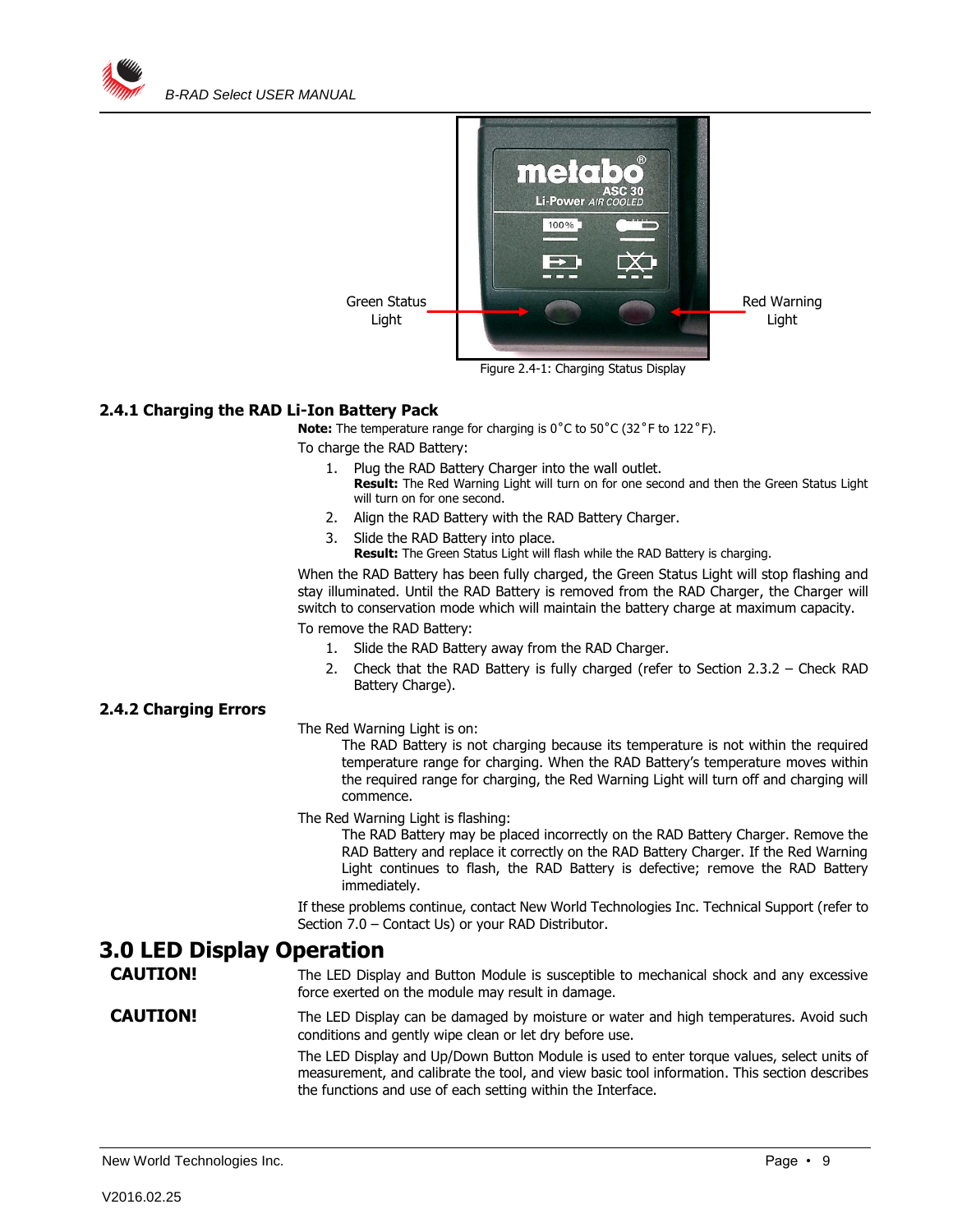

# <span id="page-9-0"></span>**3.1 Torque Select Mode**

<span id="page-9-1"></span>

| <b>J.I TOI QUE SEIECL MOUE</b> |                                                                                                                                                                                                                                                                                                                                                                                                                                                                                                     |  |  |
|--------------------------------|-----------------------------------------------------------------------------------------------------------------------------------------------------------------------------------------------------------------------------------------------------------------------------------------------------------------------------------------------------------------------------------------------------------------------------------------------------------------------------------------------------|--|--|
| <b>CAUTION!</b>                | The B-RAD Select must be calibrated before use. If the LED Display shows anything other<br>than the normal Torque Select screen, the Unit Select Menu, or the Calibration Menus, contact<br>New World Technologies Inc. Technical Support (refer to Section 7.0 - Contact Us) or your<br>RAD Distributor.                                                                                                                                                                                           |  |  |
|                                | When the RAD Li-Ion Battery is first attached to the B-RAD Select handle, the LED Display<br>Module will remain off until the Trigger Switch is depressed. The LED Display will start in<br>Torque Select Mode when the Trigger Switch is depressed.<br>Note: If the tool has just been calibrated, the LED Display will show the tool's rated minimum torque.<br>Note: If the tool has not been calibrated, the LED Display will display the minimum of the Default<br>gearbox, which is 250 FtLb. |  |  |
|                                | When Nm (metric) units are used, the LED Display will light a small LED dot in the bottom<br>left corner of the display (Refer to Section $3.1.2$ – Unit Select Menu).                                                                                                                                                                                                                                                                                                                              |  |  |
| 3.1.1 Setting Torque           |                                                                                                                                                                                                                                                                                                                                                                                                                                                                                                     |  |  |
|                                | To change the torque value displayed on the LED Display:                                                                                                                                                                                                                                                                                                                                                                                                                                            |  |  |
|                                | 1. Press either the Up or the Down button to increment or decrement the number.                                                                                                                                                                                                                                                                                                                                                                                                                     |  |  |
|                                | The torque value will increment/decrement in multiples of 10 units when a button is<br>2.<br>pressed briefly or repeatedly.                                                                                                                                                                                                                                                                                                                                                                         |  |  |
|                                | If the LED Display shows a torque value as a multiple of 100 (for example 400 FtLb),<br>3.<br>the Display will increment or decrement the number by 100 as long as a button is<br>pushed and held down.                                                                                                                                                                                                                                                                                             |  |  |
|                                | If the Display shows a torque value between multiples of 100 units (for example 430<br>4.<br>FtLb), the Display will change by 10 units when a button is pressed and held down,<br>until the number again reaches a multiple of 100.                                                                                                                                                                                                                                                                |  |  |
|                                | 5.<br>The LED Display will automatically save the selected torque value after 5 seconds,<br>enabling the user to remove and replace the battery without losing the selected<br>torque value.                                                                                                                                                                                                                                                                                                        |  |  |
| 3.1.2 Unit Select Menu         |                                                                                                                                                                                                                                                                                                                                                                                                                                                                                                     |  |  |

<span id="page-9-2"></span>The display units can be changed at any time using the Unit Select menu.

To enter the menu:

1. Press and hold both buttons on the Display Module until the Display flashes a pattern. The Display will read "u- F" or "u- n" as shown in Figures 3.1.2-1 and 3.1.2-2 below.





Figure  $3.1.2 - 1$ : Units – FtLb Figure  $3.1.2 - 2$ : Units – Nm

2. The units can be changed by pressing the Up or Down button to toggle between "F" (FtLb) and "n" (Nm) units as desired.

To exit the Unit Select menu:

- 1. Press and hold both buttons on the Module until the Display flashes, then release the buttons.
- 2. The LED Display will light a small LED dot in the bottom left corner of the display when Nm units are used (Figure 3.1.2-3), and will not light the dot when FtLb units are used (Figure 3.1.2-4).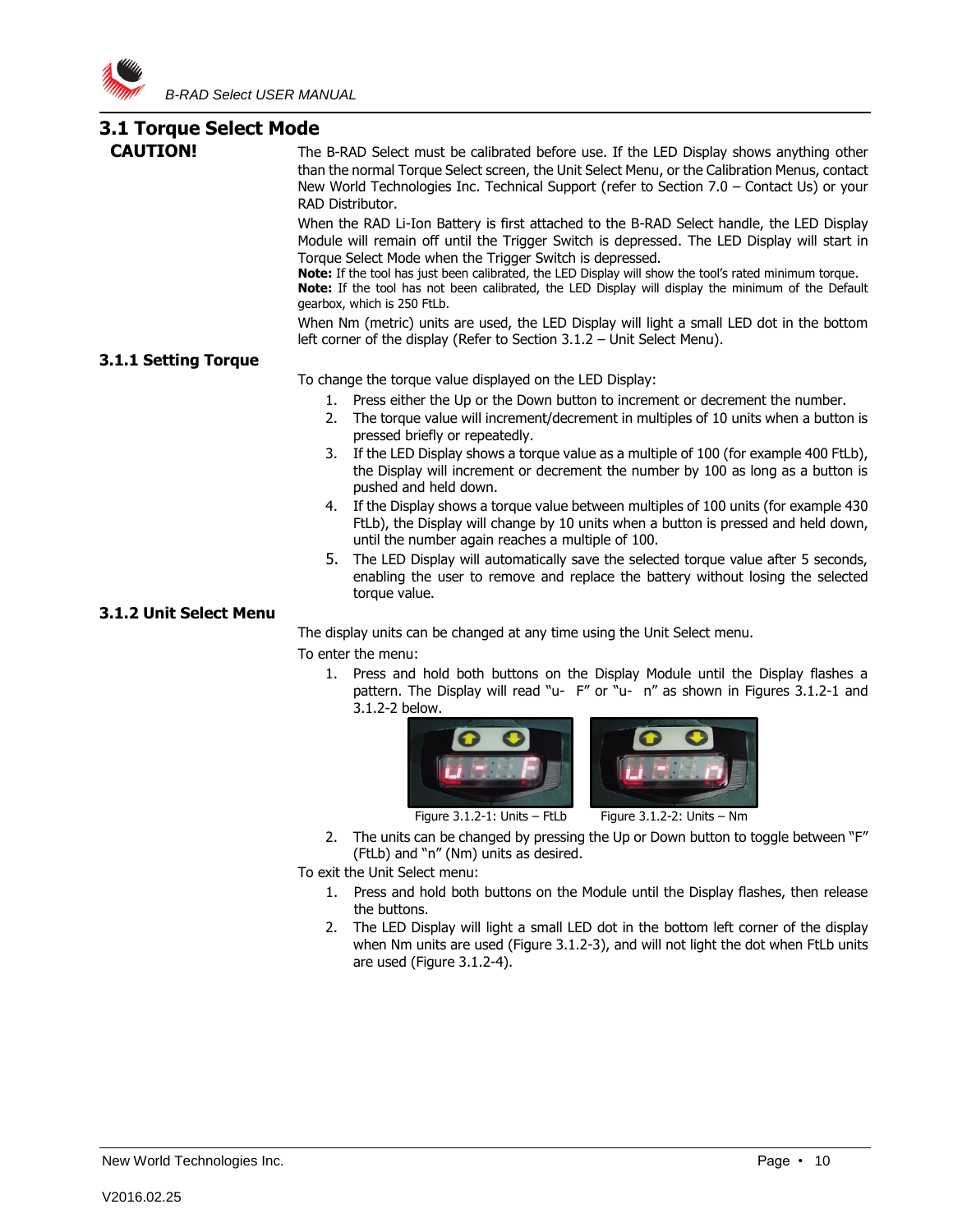



Figure 3.1.2-3: Nm Display Figure 3.1.2-4: FtLb Display

**Note:** When the units are changed, the LED Display will convert the previous displayed torque setting into the nearest torque setting in the desired units.

#### <span id="page-10-0"></span>**3.1.3 Viewing Program and Gearbox Information**

The Program and Gearbox menus are useful to view tool information. The program version number and the currently selected tool model can be reviewed using these functions. To view the tool information:

1. Navigate into the Unit Select menu (refer to Section 3.1.2 – Unit Select Menu).

- 2. Press and hold the Up (left) button until the indicator LED starts blinking.
- 3. Press the Down (right) button, then release both buttons.
- 4. The Program menu is displayed, scrolling the firmware version number across the display.
- 5. Repeat steps 2 and 3 to view the Gearbox menu.
- 6. The gearbox number, model, and units will scroll across the display.
- 7. To exit the menu at any time, press and hold both buttons until the display starts blinking.

## <span id="page-10-1"></span>**3.2 Lock Mode**

The B-RAD Select has a built-in Lock function to prevent the user from changing preset torque values or changing torque units. The set torque value will remain saved on the LED Display even if the RAD Battery is removed.

The B-RAD requires a combination code to enter or exit Lock Mode. Contact your RAD Distributor or New World Technologies Inc. See Section 7.0 for contact information.

When the B-RAD Select Tool System is in Lock Mode, the torque value cannot be changed using the Up or Down buttons. The B-RAD must be first unlocked, the torque setting changed to the desired value, then locked again to prevent the torque setting from being changed.

When the B-RAD is put into Lock Mode, the LED Display will scroll the word "Lock" until the buttons are released. In Lock Mode, the LED Display will light 2 small dots in the bottom lefthand side of the display. When the B-RAD is unlocked with the code, the LED Display will scroll the word "unlock" until the buttons are released.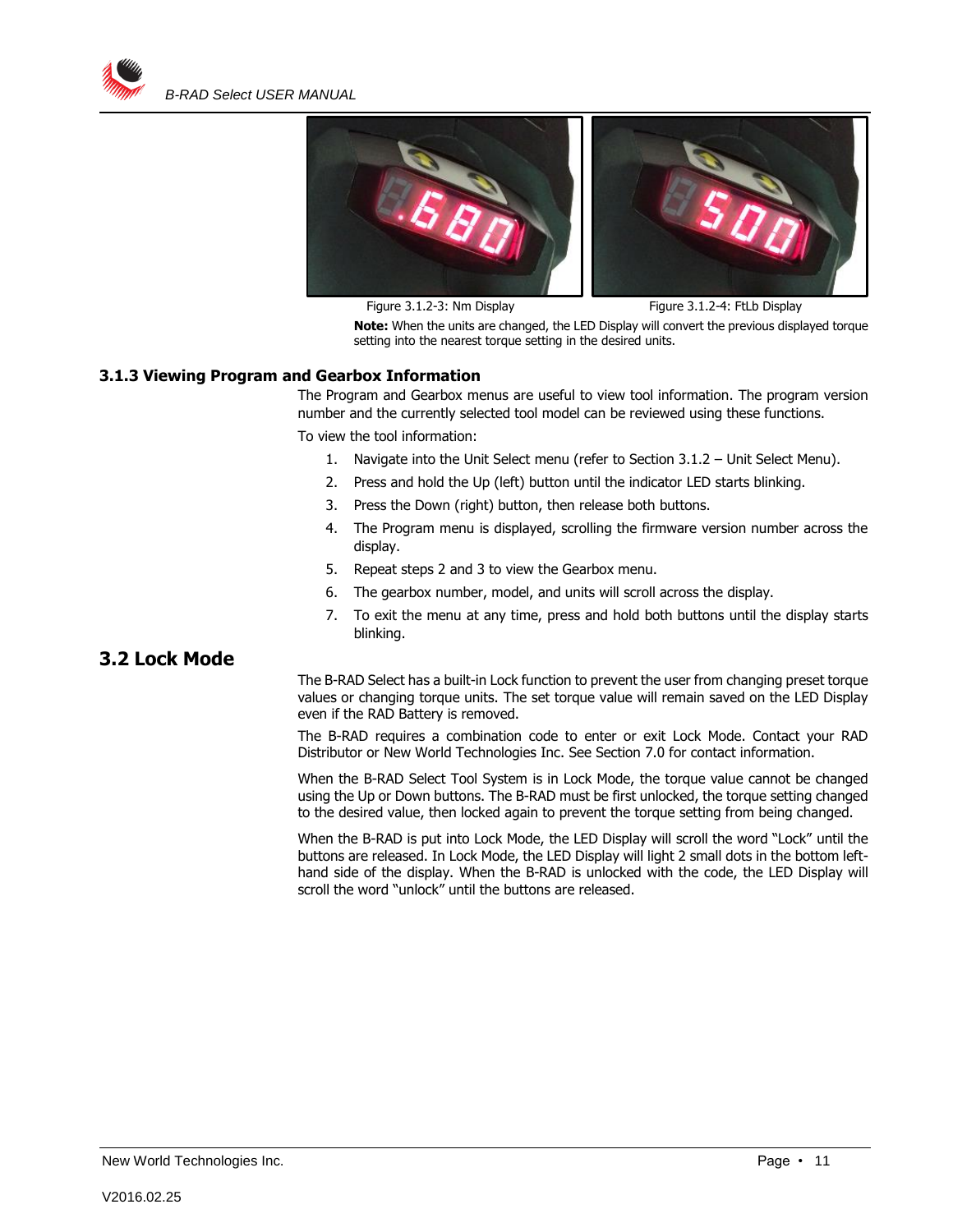<span id="page-11-0"></span>

| <b>4.0 Calibration</b> |                                                                                                                                                                                                |
|------------------------|------------------------------------------------------------------------------------------------------------------------------------------------------------------------------------------------|
| <b>WARNING!</b>        | Only qualified personnel with training in the safe operation of torque tooling and the B-RAD<br>Select Tool System should operate this tool.                                                   |
| <b>CAUTION!</b>        | Do not calibrate at Target Torques that result in exceeding the B-RAD Select Tool System's<br>Torque Range. Severe tool damage will occur.                                                     |
| <b>CAUTION!</b>        | Calibration should only be done by a Qualified Calibration Technician. Improper use of the<br>calibration function will result in tool damage.                                                 |
|                        | This function allows the operator to access the calibration values for the B-RAD. These values<br>should only be modified by a Qualified Calibration Technician and using a Calibration Stand. |
|                        | The B-RAD requires a combination code to enter Calibration Mode. Contact your RAD<br>Distributor or New World Technologies Inc. See Section 7.0 - Contact Us.                                  |
|                        |                                                                                                                                                                                                |

## <span id="page-11-1"></span>**4.1 Calibration Menu Navigation**

The 2-button navigation in Calibration Mode functions differently than in Torque Select Mode.

To change values within each menu:

- Press the Up or Down button briefly.
- When changing torque values, the displayed value will change initially by 1 unit per button press.
- After a torque value of a multiple of 10 has been reached, the displayed value will change by 10 units per button press as long as a button is being pressed repeatedly.
- After about 34 of a second with no button presses, the torque value will again be changed by 1 unit per button press.

**Note:** Pressing and holding buttons to change values in Calibration Mode is not supported.

To change which menu appears on the Display:

- 1. Press and hold the Up button until the corresponding indicator LED begins flashing.
- 2. While the LED is flashing, press the Down button briefly, then release both buttons.
- 3. The title of any Calibration menu can be displayed by pressing and holding the Up button without pressing the Down button to navigate to the next menu.
- 4. To quickly navigate through menus, keep the Up button depressed until the LED flashes, and press the Down button as many times as needed.

# <span id="page-11-2"></span>**4.2 Tool Calibration**

#### <span id="page-11-3"></span>**4.2.1 Table of Calibration Menus**

The order and function of the menus in Calibration Mode are outlined in Table 4.2.1 below.

| <b>Menu Title</b>                  | <b>Description of Function</b>                                                                                                         |
|------------------------------------|----------------------------------------------------------------------------------------------------------------------------------------|
| $G#$ (G00, G01,  G10)              | Gearbox Select - Sets tool model, sets maximum and minimum<br>torque. Each model is shown in Table 4.2.2 below.                        |
| CPLO                               | Calibration Point Low - Sets the minimum energy limit for Calibration,<br>shown in Percentage of Output Energy (default is 14.6%).     |
| <b>CPHI</b>                        | Calibration Point High - Sets the maximum energy limit for Calibration,<br>shown in Percentage of Output Energy (default is 80.1%).    |
| CAL1, CAL2, CAL3, CAL4, CAL5, CAL6 | Tool Calibration Points - Six points to calibrate the tool's range, shown<br>in torque at 3, 20, 40, 60, 80, and 99% of energy output. |
| <b>SAVE</b>                        | Save Calibration – Calibration Mode must be exited from this menu to<br>save the calibration settings.                                 |

Table 4.2.1: Calibration Menu Titles and Functions

#### <span id="page-11-4"></span>**4.2.2 Table of Tool Models**

The first Menu in Calibration Mode is the Gearbox Select Menu. Table 4.2.2 shows which Gearbox setting in the Menu corresponds to the desired tool model.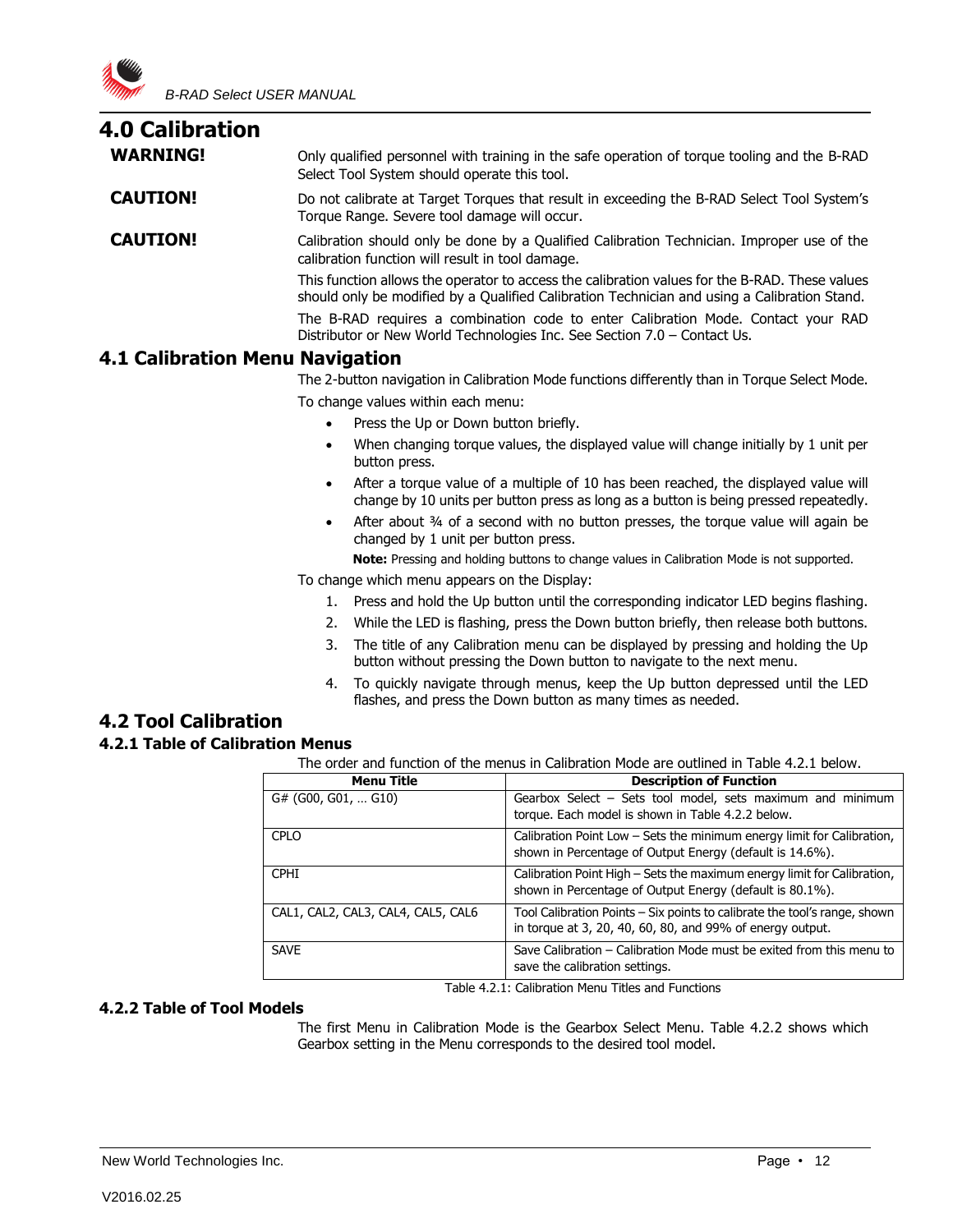

| <b>Gearbox Designator</b> | <b>Tool Model</b>     |
|---------------------------|-----------------------|
| G00                       | Default: 250-500 FtLb |
| G01                       | $125 - 500$ FtLb      |
| G02                       | $170 - 700$ Nm        |
| G03                       | 200 - 1000 FtLb       |
| G04                       | $300 - 1400$ Nm       |
| G05                       | 300 - 1500 FtLb       |
| G06                       | $400 - 2000$ Nm       |
| G07                       | Custom                |
| G08                       | Custom                |
| G09                       | 600 - 3000 FtLb       |
| G10                       | $800 - 4000$ Nm       |

Table 4.2.2: Calibration Mode Gearbox Select Values

**Note:** Odd-numbered gearbox models are FtLb units; Even-numbered gearbox models are Nm units.

#### <span id="page-12-0"></span>**4.2.3 Calibration Procedure**

The recommended steps for calibrating the B-RAD Select Tool System are as follows:

- 1. Install a fresh battery into the B-RAD handle (See Section 2.3.1 Insert/Remove the RAD Li-Ion Battery Pack).
- 2. Enter Calibration Mode using the button combination code (contact your RAD Distributor or New World Technologies Inc. See Section 7.0 – Contact Us).
- 3. Select the correct Tool Model using Table 4.2.2-1 above.
- 4. Navigate to the next Calibration menu (See Section 4.1 Calibration Menu Navigation). "CPLO" will be displayed while the Up button is depressed.
- 5. Before any calibration points are set, it is recommended that the tool is warmed up near the tool's maximum setting. Navigate forward again to the next Calibration Menu. "CPHI" will be displayed while the buttons are being pressed.
- **CAUTION!** DO NOT operate the tool above 80.1% before testing lower values of around 75%.

- **CAUTION!** DO NOT operate the tool above 95.7%, as tool and/or joint damage may occur.
	- 6. Set the level displayed on the screen to a value lower than 80%, then take a pull on the calibration stand.
	- 7. If the output torque is much lower than the rated maximum of the tool, gradually increase the tool percentage until the torque readings nearly match the maximum torque of the tool. Do not go beyond the maximum of the tool at this point.
	- 8. Do approximately 10 pulls in "CPHI" mode to warm up the tool.
	- 9. Cycle through the Calibration Mode menus to find the "CPLO" menu.
	- 10. Take a pull at the default setting.
	- 11. Gradually increase or decrease the percentage setting until the tool pulls approximately 50 units below the tool's rated minimum. For example, a 1000 FtLb tool has a minimum of 200 FtLbs, so the torque to be reached would be 150 FtLbs. See Table 4.2.2 for a full list of B-RAD Tool ranges.
	- 12. Navigate to the next menu ("CPHI"). The previous value will be saved in the Module's memory.

**CAUTION!** DO NOT operate the B-RAD Select Tool System beyond 50 units above the rated maximum torque. Overtorquing the tool will cause severe tool damage.

- 13. Gradually increase the previous value and take pulls until the output torque reaches approximately 50 units *above* the tool's rated maximum torque.
- 14. Navigate to the next menu in Calibration Mode. The display will show "CAL 1."
- 15. The display will show a torque value approximately 3% above the minimum set by the level selected in step 11 above.
- 16. Take one pull at "CAL 1" and record the measured torque value.
- 17. Enter the torque value by incrementing/decrementing the default torque value (See Section 4.1 – Calibration Menu Navigation).
- 18. Navigate to the next Calibration menu "CAL 2." Take a pull and record the measured value, as before.
- 19. Enter the value into the module.
- 20. Navigate through the Menus and repeat Steps 18-19 for CAL 3, 4, 5, and 6.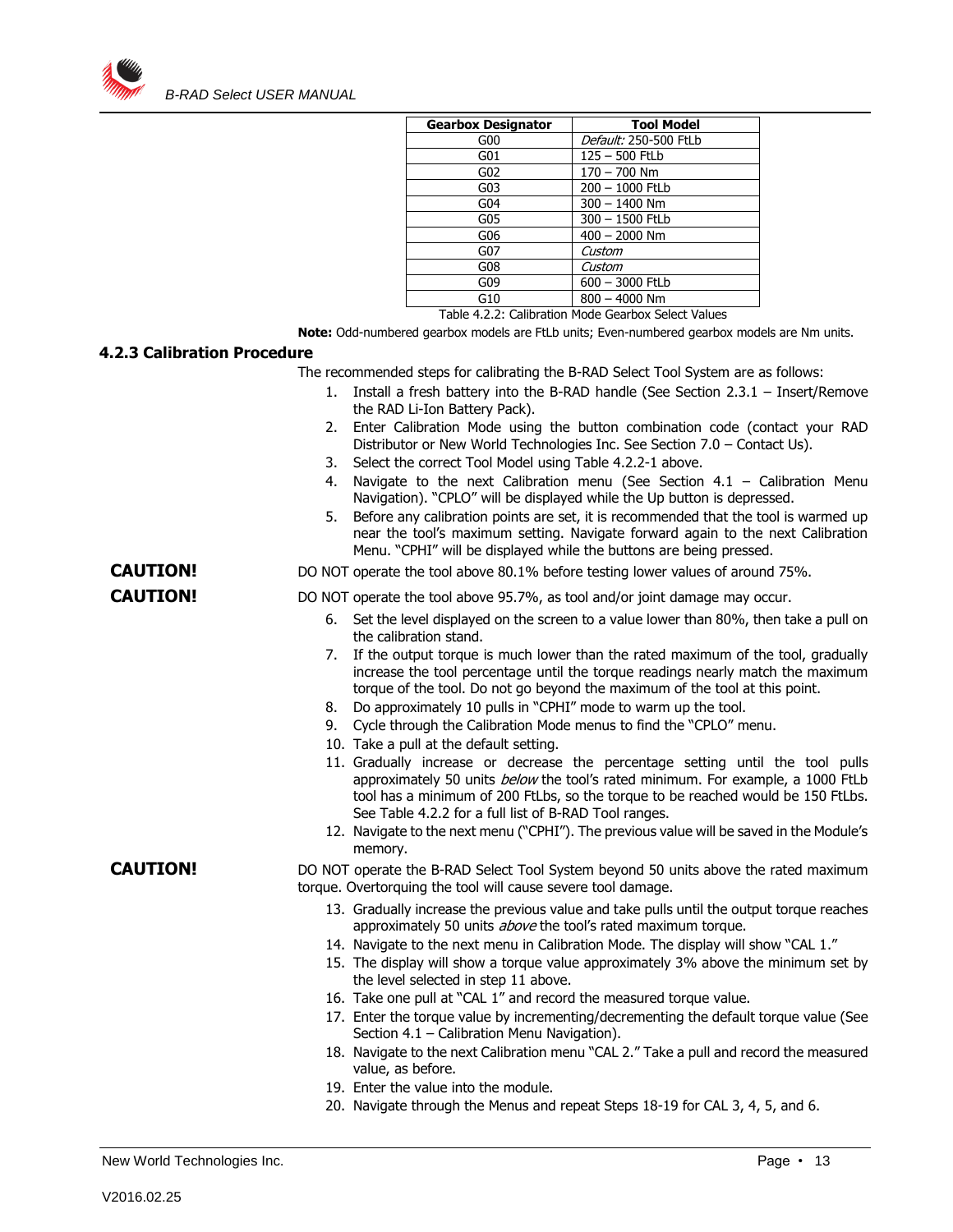

21. Finally, navigate to the last menu, "SAVE," then press and hold both buttons until the Display scrolls the message "Saved." This exits Calibration Mode and saves the Calibration Data.

If the B-RAD tool is calibrated in the FtLb version of a gearbox (for example, 1000 FtLb), the calibration values for the equivalent Nm gearbox (for this example, the 1400 Nm gearbox) will be saved in the calibration value table. The same applies if the Nm gearbox is calibrated; the FtLb gearbox will also be saved. The calibration values for other gearboxes will not be saved unless the B-RAD tool is calibrated again for a different tool model.

# <span id="page-13-0"></span>**5.0 General Operating Instructions**

**WARNING!** Only qualified personnel with training in the safe operation of torque tooling and the B-RAD Tool System should operate this tool. Refer to the Important Safety Notice for more information.

> The B-RAD operates in Torque Cycles. The Torque Cycle passes when the Actual Torque reaches the Target Torque, and the Cycle fails if it is interrupted before the Actual Torque reaches the Target Torque.

This section instructs the operator in the use of the Reaction Arm needed for B-RAD operation and how to conduct a Torque Cycle.

## <span id="page-13-1"></span>**5.1 Reaction Arm WARNING! Always keep body parts clear of the Reaction Arm when the B-RAD Tool System is in use. Serious injury may occur. CAUTION!** Ensure the Reaction Arm has a solid contact point before operating the B-RAD Tool System.

#### <span id="page-13-2"></span>**5.1.1 Installing the Reaction Arm**

Ensure the Reaction Arm and Snap Ring are installed securely to hold the Reaction Arm in place. Make sure the Reaction Arm is in contact with a solid Reaction Point before you operate the tool. Keep your body parts clear of the Reaction Arm when the tool is in operation.

When the tool is in operation the Reaction Arm rotates in the opposite direction to the Output Square Drive and must be allowed to rest squarely against a solid object or surface adjacent to the bolt to be tightened (Figure 5.1.1-1).



Figure 5.1.1-1 – Reaction Arm Rotation

**CAUTION!** Keep your hand and body parts clear of the Reaction Arm and barrel when the tool is in operation.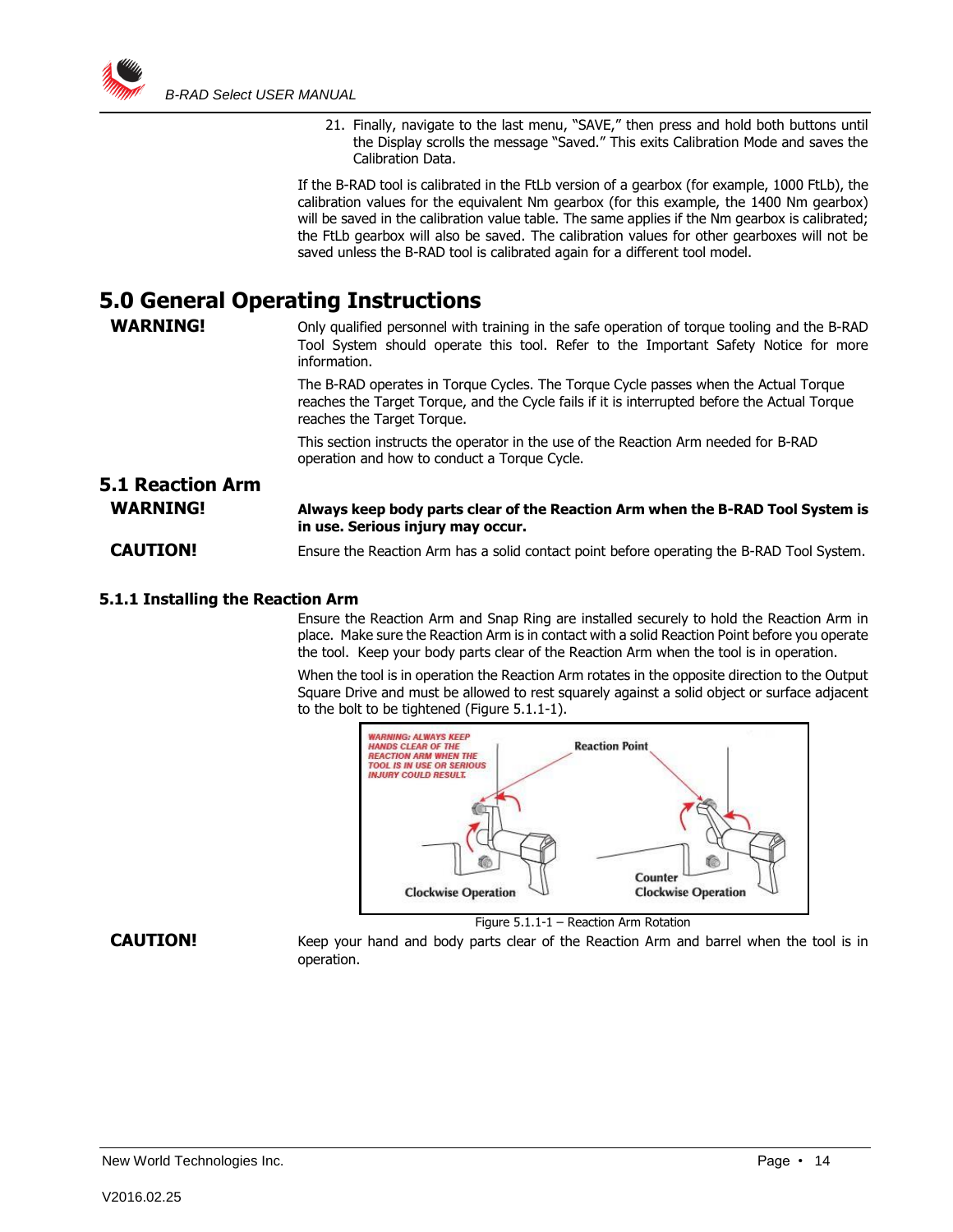



Figure 5.1.1-2: Incorrect Placement of Hand/Body Parts During Operation

#### <span id="page-14-0"></span>**5.1.2 Reaction Arm Height**

Ensure the height of the socket is even with the height of the Reaction Arm as seen below in Figure 5.1.2-1. The height of the socket cannot be shorter or higher than the height of the Reaction Arm as seen below in Figure 5.1.2-2.





Figure 5.1.2-1: Correct Height

**INCORRECT:** The leg of the Reaction Arm is too short on the left side, and too long on the right side.



Figure 5.1.2-2: Incorrect Height IMPROPER REACTION WILL VOID WARRANTY AND CAN CAUSE PREMATURE TOOL FAILURE.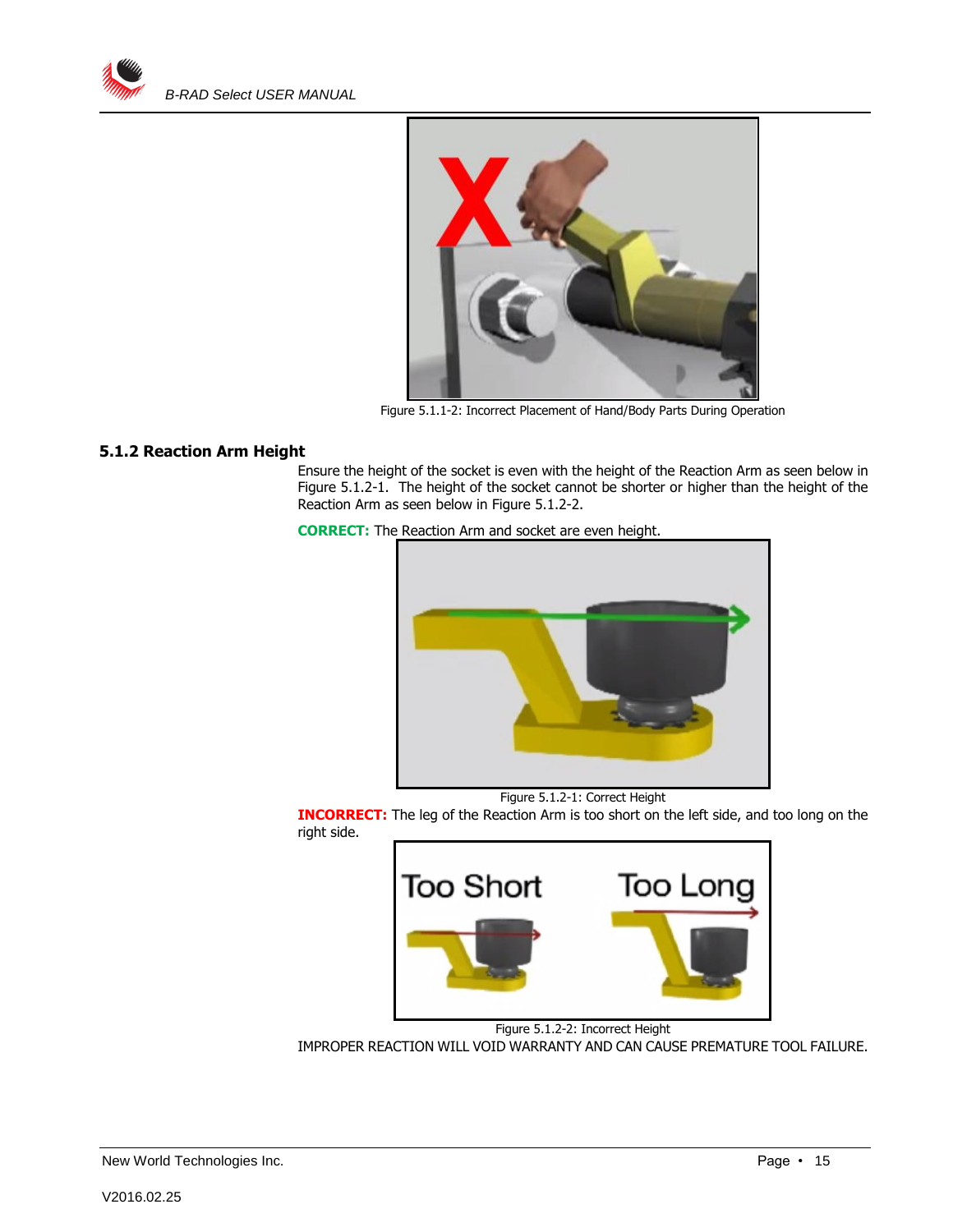

#### <span id="page-15-0"></span>**5.1.3 Reaction Arm Foot**

Ensure the foot of the Reaction Arm aligns with the length of the nut as seen in Figure 5.1.3-1. The length of the foot cannot be shorter or longer than the nut as seen in Figure 5.1.3-2. **CORRECT:** The foot of the Reaction Arm aligns with the length of the nut.



Figure 5.1.3-1: Correct Length

**INCORRECT:** The foot of the Reaction Arm is too short on the left side, and too long on the right side.



Figure 5.1.3-2: Incorrect Length

Please contact New World Technologies Inc. or your local RAD Authorized Distributor for custom Reaction Arms.

#### <span id="page-15-1"></span>**5.1.4 Reaction Points**

Ensure the Reaction Arm reacts off the middle of the foot as seen in Figure 5.1.4-1. Do not react off the heel of the reaction foot as seen in Figure 5.1.4-2.

**CORRECT**: Reaction Arm is reacting off the middle of the Reaction Arm's foot.



Figure 5.1.4-1: Correct Reaction Point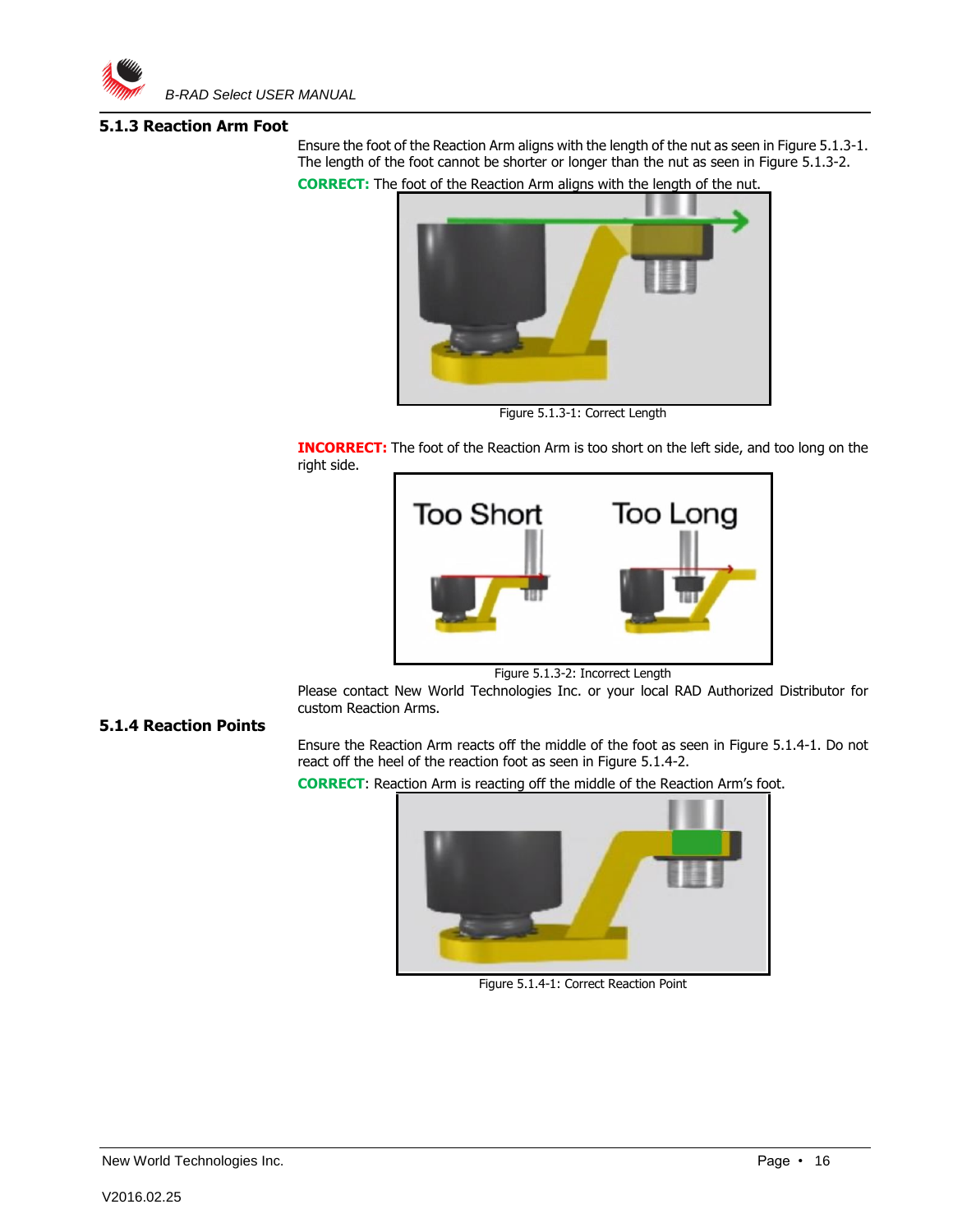

**INCORRECT**: Reaction Arm is reacting off the heel of the Reaction Arm. This can cause premature tool failure.



Figure 5.1.4-2: Incorrect Reaction Point

## <span id="page-16-0"></span>**5.2 Torque Operation**

To operate the tool in a Torque Cycle:

1. Ensure the tool is in Torque Select mode (example in Figure 5.2-1. Also see Section 3.1 – Torque Select Mode).



Figure 5.2-1: Torque Select Mode

- 2. Ensure the LED Display is showing the correct units (see Section 3.1.2 Unit Select Menu).
- 3. Increment or decrement the displayed torque until the desired torque is displayed. **Note:** The Display will increment or decrement by 10 units with a single button push, or by 100 units if a button is held down. See Section 3.1.1 – Setting Torque for more information.
- 4. The B-RAD Select Tool System will immediately be ready to torque at the displayed setting. Place the B-RAD on the joint system.
- 5. Ensure the Forward/Reverse Switch is in the Forward position.
- 6. Press and hold the On/Off Trigger. **Note:** To stop the Torque Cycle at any time, release the On/Off Trigger.
- 7. When the B-RAD reaches the selected Torque, the tool will stop turning. Release the On/Off Trigger.

# <span id="page-16-1"></span>**6.0 Troubleshooting**

**Important!** Disassembling or attempting repair will void warranty.

If breakdown, malfunction, or error occurs, contact New World Technologies Inc. Technical Support (refer to Section 7.0 – Contact Us).

The LED Display may exhibit abnormal behaviour depending on operating conditions, frequency of use, or excessive wear on the Display Module.

The Display Module is designed to withstand normal use over the lifetime of the B-RAD Select Tool System; however, as a sensitive electronic device it is susceptible to damage caused by shock, moisture, or excessive force.